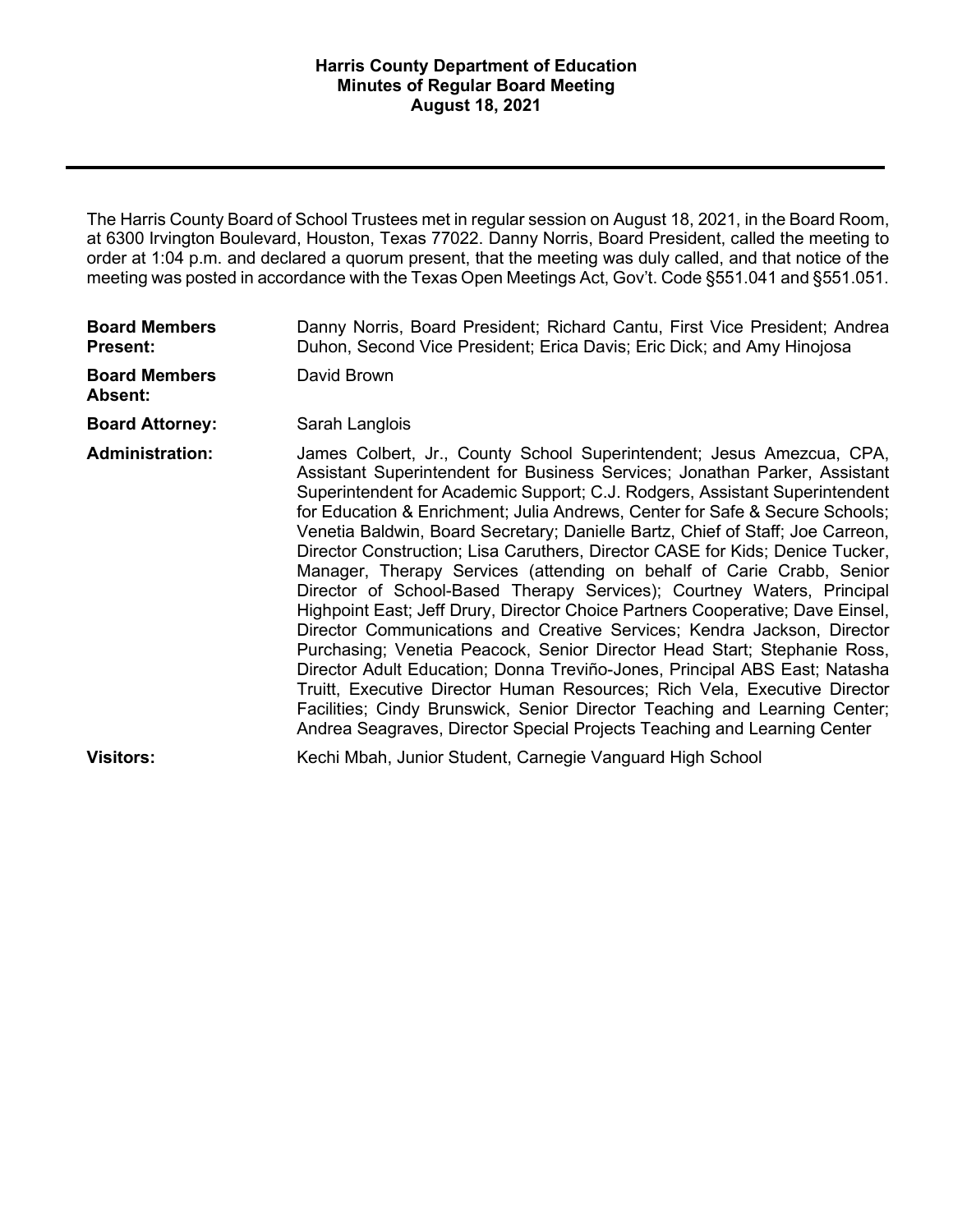# 1. **Invocation** - Edna Johnson, Purchasing

- 2. **Pledge of Allegiance to the US flag**  Natalya Sumner, Head Start
- 3. **Pledge of Allegiance to the Texas flag**  Natalya Sumner, Head Start
- available at the Board room at least 10 minutes prior to a regular Board meeting. 4. **Open Forum** - Gov't Code 551.003 (5) - Public Participation. Pursuant to Policy BED (Local), a citizen who wishes to speak may do so by completing a participation request card

## 5. **Reports and presentations**:

 A. **Employee of the Month** - Natasha Truitt, Executive Director of Human Resources

 *Natasha Truitt gave an overview of the HCDE Employee of the Month initiative and introduced the first recipient, Cindy Tan, Information Technology Training Coordinator. Cindy briefly addressed the Board and expressed her thanks for the award.* 

# B. **Superintendent Monthly Report** - James Colbert, Jr.

 *Foundation of Harris County, and praised his devotion to HCDE and the Foundation. He also districts responded; 2) the funds sold out in four hours; 3) Katy ISD was the largest district to respond; and 4) there is currently a waiting list of a thousand teachers for the next rollout. He Mr. Colbert announced the recent death of Mr. James Edgar, Chairman of the Education provided an update on the inaugural Tools for Teachers funding program, including: 1) 20 thanked Andrea Duhon for suggesting this program.* 

 *is canceled due to safety concerns surrounding COVID. Instead, the event will be held virtually on August 20, 2021, with the theme "Let's Rodeo!". Employee Service Awards will be presented The 2021 HCDE Convocation, previously scheduled at The Berry Center as an in-person event, virtually on Thursday, August 19, 2021.* 

 *the HCDE Regional Scholastic Art & Writing Gold Medalist. Kechi recently earned distinction as and Library Services and the Alliance for Young Artists & Writers. She will represent the Southwest region. Kechi answered questions from the Board about her career aspirations and Mr. Colbert and Andrea Seagraves, Director of Special Projects within the Teaching and Learning Center, recognized Carnegie Vanguard High School Student (12th grade), Kechi Mbah, one of five 2021 National Student Poets, a program supported through the Institute for Museum recited her award-winning poem, "My Great-grandfather Had Nine Wives."* 

- C. **Annual Division Update on Schools**  Dr. Charles Ned, Senior Director of Schools
- member or other deserving person. D. **Other reports from Board members** concerning attendance or participation in a board or HCDE-related conference, event, activity, or committee; accolades for an HCDE staff

*There were no reports.*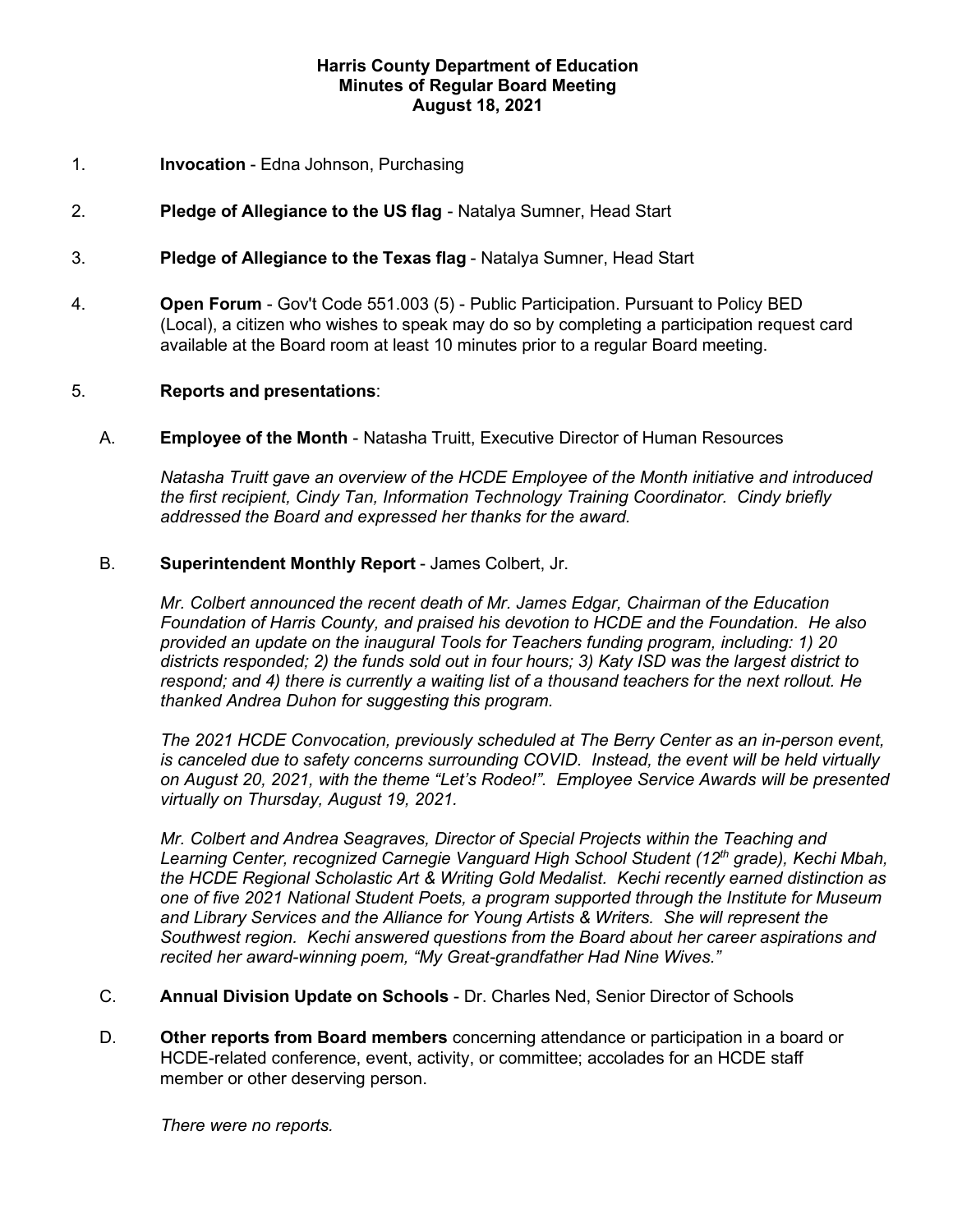# E. **Report of Board Committees** - Committee Chairs

*There were no reports.* 

 F. **Monthly Financial Reports through 07/31/2021**- Dr. Jesus Amezcua, Assistant Superintendent for Business Services

 *Administration requested to remove Agenda Items 6.A.2. and 6.F.6. from the consensus agenda; Richard Cantu requested to remove item 6.G.1 from the consensus agenda. Motion made by Andrea Duhon, seconded by Eric Dick, to approve all remaining items under the consensus agenda.* 

 *the exceptions of items 6.A.2., G.F.6., and 6.G.1. Motion passes with 7-0 voting to approve all items under the consensus agenda, with* 

# 6. **ACTION ITEMS - CONSENSUS**

- A. Consider approval of the following Business Services items:
	- 1. Monthly Disbursement Report
	- 3. Monthly Investment Report for July 2021
	- B. Consider approval of the following Board Meeting Minutes
		- 1. 07/20/2021 Policy Committee Meeting
		- 2. 07/21/2021 Communications and Public Relations Committee Meeting
		- 3. 07/21/2021 Special Schools Committee Meeting
		- 4. 07/21/2021 Budget Committee Meeting
		- 5. 07/21/2021 Board Meeting Minutes
	- C. Consider approval/acceptance of the following grant awards:
		- 1. **Approval to submit the HCDE Head Start 2022 Continuation Grant request, to the**  January 1, 2022 - December 31, 2022. This grant request includes \$10,964,769 for Head Start **Department of Health and Human Services (HHS) Administration for Children and Families (ACF),** Office of Head Start (OHS) in the amount of \$12,375,192, for the period of Program Operations, \$1,282,299 for Early Head Start Program Operations, \$97,713 for Head Start Training and Technical Assistance, and \$30,411 for Early Head Start Training and Technical Assistance.
		- **Health and Human Services (HHS) Administration** for Children and Families (ACF), Office of Head Start (OHS) for the Head Start Division in the amount of \$344,197 for the period of 2. **Acceptance of the Notice of Award (NOA) 06CH011535-02-03 from the Department of**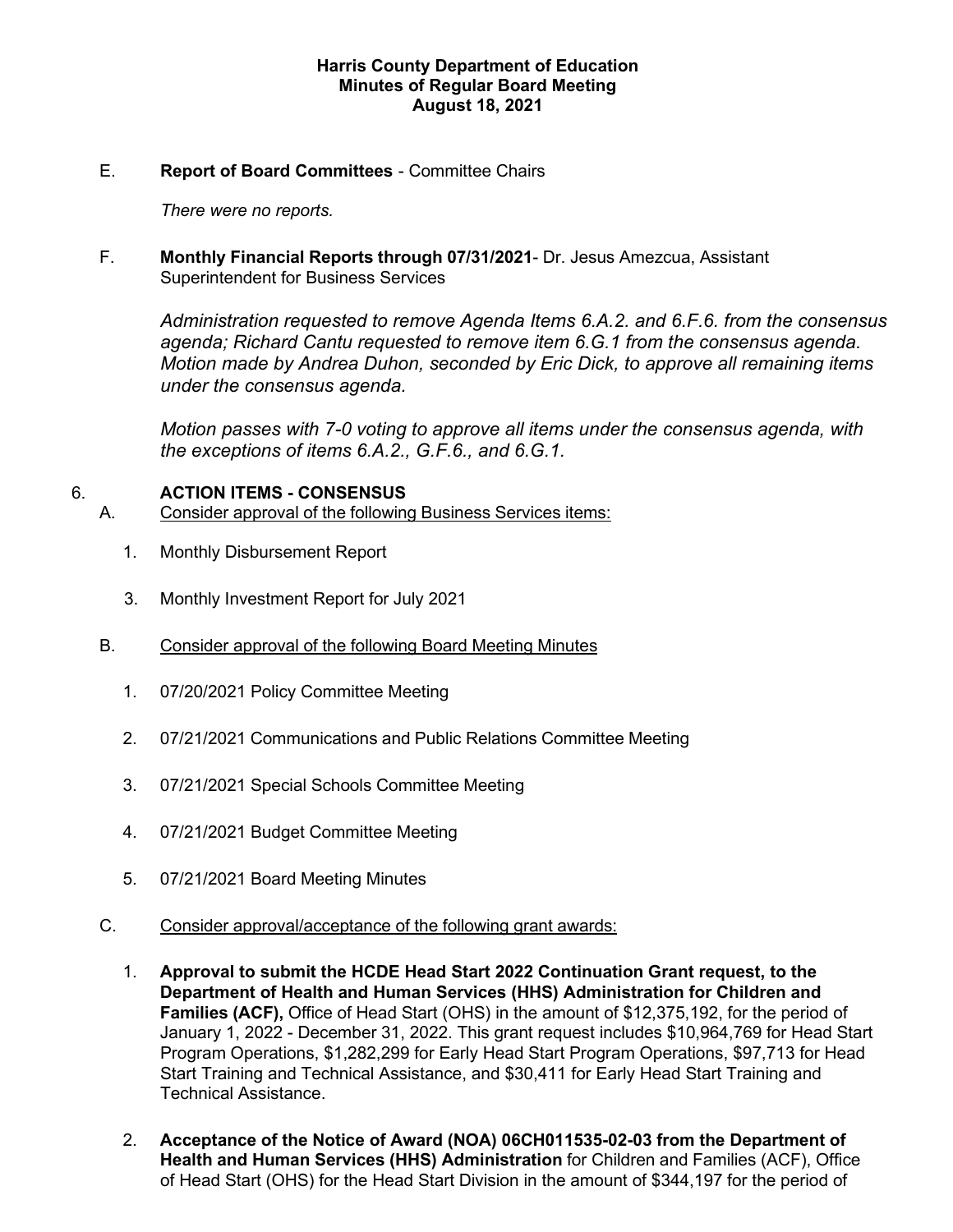01/01/2021 through 12/31/2021.

- **Health and Human Services (HHS) Administration** for Children and Families (ACF) for the amount of \$82,849 for the budget period of 09/01/2020 through 08/31/2021. 3. **Acceptance of the Notice of Award (NOA) 06HP000311-02-03 from the Department of**  Head Start Division (Early Head Start Child Care Partnership) for carryover funds in the
- **Health and Human Services (HHS) Administration for Children and Families (ACF)** for the the budget period of 09/01/2021 through 08/31/2022. 4. **Acceptance of the Notice of Award (NOA) 06HP000311-03-00 from the Department of**  Head Start Division (Early Head Start Child Care Partnership) in the amount of \$4,792,502 for
- 5. **Acceptance of the Babies in Baytown Community Impact Fund from First3Years** in the amount of \$1,000 for participating in the Art in the Park project.
- D. Consider ratification/approval of the following Interlocal Contracts:
	- **aggregate amount of \$2,875,542 with School-Based Therapy Services and the following**  of \$52,426; and Cypress-Fairbanks ISD (1593 students served in FY20) in the amount of 1. **Approval of Interlocal (revenue) contracts for FY 2022 for Therapy Services in the districts:** KIPP Texas Public Schools - Houston (30 students served in FY20) in the amount \$2,823,116.
	- 2. **Approval of Interlocal (revenue) contract with the City of Houston for CASE for Kids**  pending Houston City Council approval and signatures. **implementation of the City Connections Program.** The contracted amount, up to \$770,000, will be expensed through the term of 09/30/2021 through 06/30/2022. This agreement is
	- 3. **Approval of Interlocal (revenue) contract for FY 2022 for Therapy Services** in the aggregate amount of \$2,375,575 with School-Based Therapy Services and Houston ISD (1501 students served in FY20) in the amount of \$2,375,575.
	- 4. **Approval of Interlocal (revenue) contract for Summer School FY 2021 in the aggregate**  contracts in the amount of \$68,614 (\$5,278 each) for the time period of 06/14/2021 through **amount of \$68,614 with Academic and Behavior School West with the following district:** Alief ISD for thirteen (13) in-county Extended School Year (ESY-Summer School) 07/16/2021.
	- **Behavior School East and Houston ISD** to increase the aggregate amount from \$309,075 to \$330,187 (an increase of \$21,112) for four (4) additional units for FY 2021 Extended School Year Services (ESY) Summer School (in-county \$5,278) for the time period of 06/14/2021 5. **Approval of Addendum #1 to Interlocal (revenue) contract between Academic and**  through 07/16/2021.
	- 6. **Approval of Interlocal (revenue) contracts for FY 2022 in the aggregate amount of**  each); Crosby ISD for four (4) in-county annual contracts in the amount of \$82,420 (\$20,605 each); Goose Creek CISD for fifteen (15) in-county annual contracts in the amount of \$309,075 for the contract period of 08/23/2021 through 06/03/2022. **\$494,520 with Academic and Behavior School East with the following districts:**  Channelview ISD for five (5) in-county annual contracts in the amount of \$103,025 (\$20,605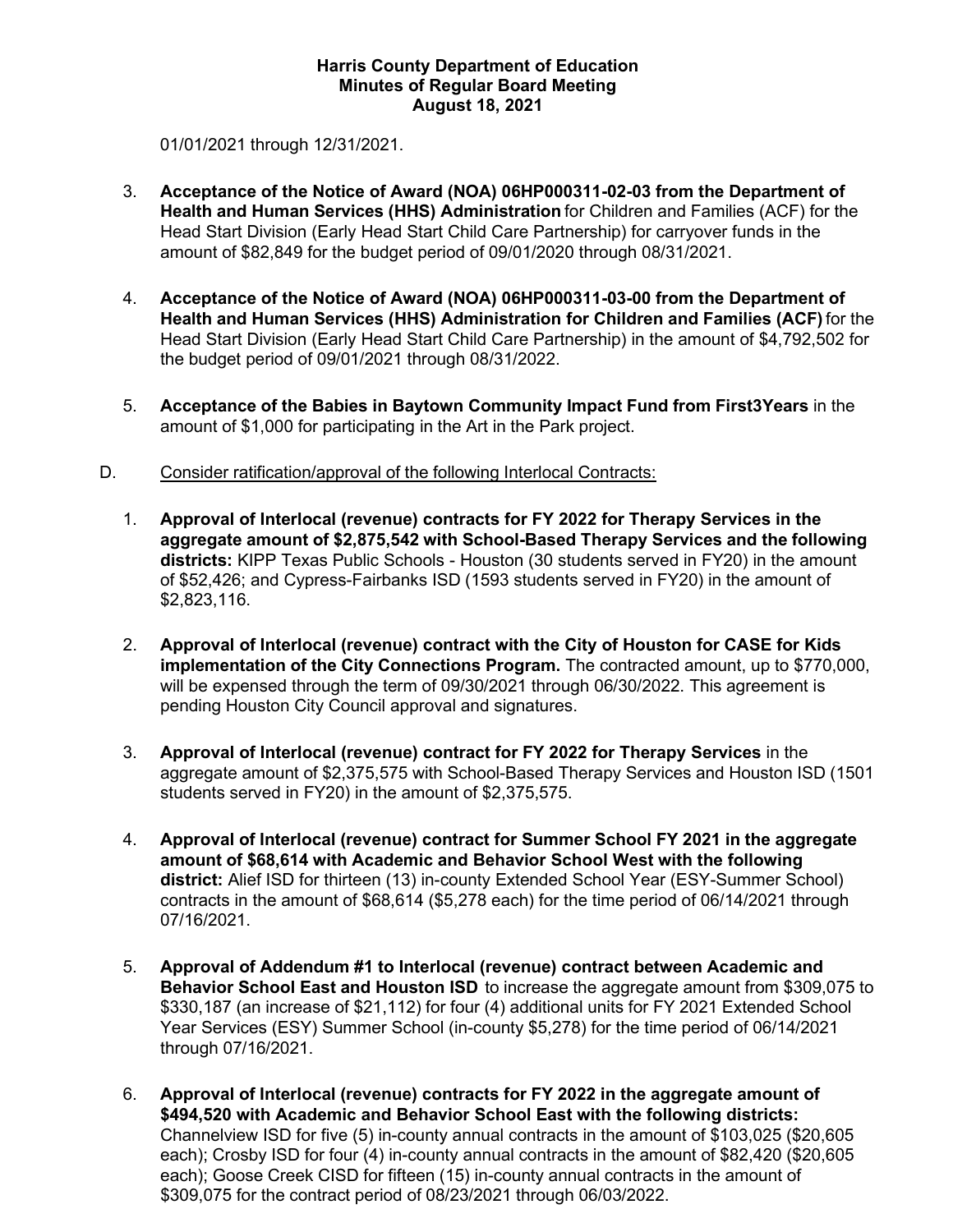- 7. **Approval of Interlocal (revenue) contract for FY 2022 in the aggregate amount of \$61,815 with Academic and Behavior School West with the following district:** Cypress Fairbanks ISD for three (3) in-county annual contracts in the amount of \$61,815 (\$20,605 each) for the contract period of 08/23/2021 through 06/03/2022.
- 8. **Approval of Interlocal (revenue) contracts for FY 2022 in the aggregate amount of \$492,401 with Highpoint School East with the following districts:** Aldine ISD for ten (10) in-county annual contracts in the amount of \$100,490 (\$10,049 each); Crosby ISD for twenty (20) in-county annual contracts in the amount of \$200,980 (\$10,049 each); Sheldon ISD for contract period of 08/23/2021 through 06/03/2022. nineteen (19) in-county annual contracts in the amount of \$190,931 (\$10,049 each) for the
- E. Consider ratification/approval of the following items for the HCDE Choice Partners Cooperative:
	- **Construction** from SETEX Facilities & Maintenance, LLC to Preferred Facilities Group-USA, LLC. The effective date of the Consent for Assignment is 08/18/2021. 1. **Approval of Assignment of Contract for job no. 20/017MR-11 for JOC-IDIQ**
	- 2. **Approval of Assignment of Contract for job no. 20/048TP-25 for Emergency Feeding**  Assignment is 08/18/2021. from SoloFresco Brands to MIC Food Division. The effective date of the Consent for
	- **following vendors:** Albie's Foods Products, LLC (AFP Holding, LLC) (# 20/048TP-01); Alpha Foods Co. (# 20/048TP-02); Asian Food Solutions (International Food Solutions, Inc) (# 20/048TP-03); Cebev LLC/Juice Bowl (# 20/048TP-05); ConAgra Foods, Inc. (# 20/048TP-07); Fat Cat Bakery (# 20/048TP-09); Gordon Food Service, Inc. (# 20/048TP-10); Hadley Farms Bakery (# 20/048TP-12); Heart of Texas Biscuits (Heart of Texas Biscuits Inc.) (# 20/048TP-13); Integrated Food Service (Let's Do Lunch, Inc) (# 20/048TP-14); JTM Food Group (J.T.M. Provision's Company, Inc) (# 20/048TP-15); Labatt Food Service (# 20/048TP-16); M.C.I. Foods/Los Cabos Mexican Foods (M.C.I. Foods, Inc.) (# 20/048TP-17); Out of the Shell DBA Yangs 5th Taste (# 20/048TP-19); Revolution Foods, Inc. (# 20/048TP-20); Schreiber Foods International (# 20/048TP-23); Schwan's Food Service, Inc. (# 20/048TP-24); MIC Foods Division (# 20/048TP-25); Tasty Brands (# 20/048TP-26); The 08/19/2021 through 08/18/2022. 3. **Approval of Contract Renewal option for job no. 20/048TP Emergency Feeding with the**  Father's Table (# 20/048TP-27); Tyson Prepared Foods, Inc. (# 20/048TP-28) for the period
	- **Products and Services with the following vendor:** Naviance, Inc. (#21/031KN-71) for theperiod 08/18/2021 through 06/15/2022. 4. **Approval of the Supplemental Contract Award for job no. 21/031KN for Technology**
	- **Bidding System with the following vendors:** Cobblestone Systems, Corp. dba Cobblestone 08/18/2021 through 08/17/2022. 5. **Approval of the Contract Award for job no. 21/062KN for a Web-Based Electronic**  Software (#21/062KN-01), and Ion Wave Technologies, Inc. (#21/062KN-02) for the period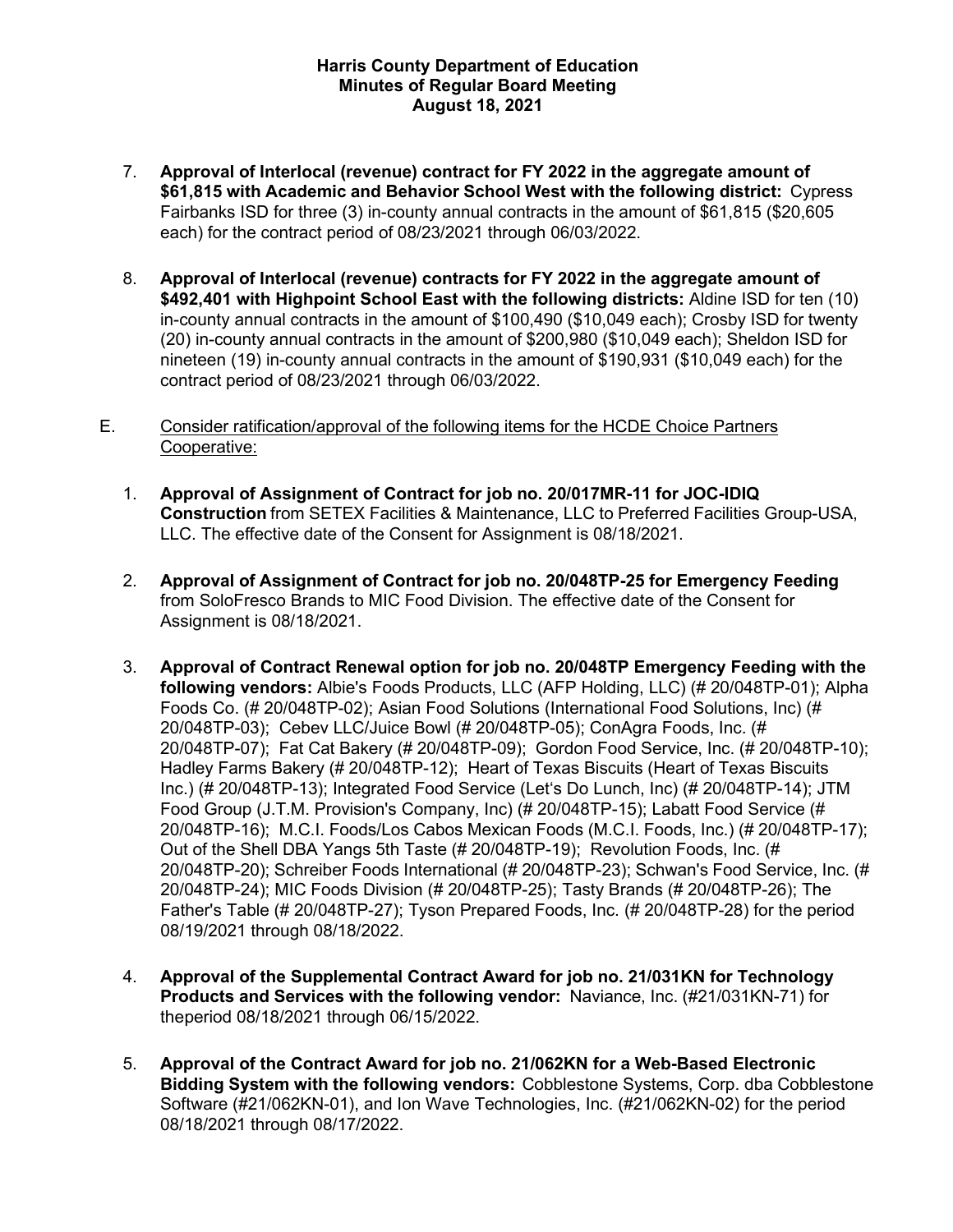- **with the following vendors:** A-1 Personnel of Houston, Inc. (#21/063SG-01); BuzzClan, LLC (#21/063SG-02); Cambay Consulting, LLC (#21/063SG-03); The Reserves Network, Inc. (#21/063SG-05); Robert Half International, Inc. dba Accountemps, Officeteam, The Creative Group, RH Legal, RH Technology, RH Management Resources, RH Finance & Acct. (#21/063SG-06); The Spearhead Group, Inc. (#21/063SG-07), and Tryfacta, Inc. (#21/063SG-08) for the period 08/18/2021 through 08/17/2022. 6. **Approval of the Contract Award for job no. 21/063SG for Staffing and Related Services**  dba ExecuTeam Staffing (#21/063SG-04); CathyJon Enterprises, Inc. dba HB Staffing
- **E-Portfolio/Digital Badging with the following vendors:** e-Learning WMB, Ltd (#21/065KN-01); FOCALPOINTK12, Inc. (#21/065KN-02), and MyKnowledgeMap, Limited (#21/065KN-03) for the period 08/18/2021 through 08/17/2022. 7. **Approval of the Contract Award for job no. 21/065KN for Digital/Web-Based**
- 8. **Approval of HCDE Interlocal Agreements with:** Fort Worth Housing Solutions, Fort Worth Lake County Board of Commissioners, Painesville, OH. Texas; Anna ISD, Anna, Texas; Deer Valley Unified School District, Phoenix, Arizona, and
- F. Consider ratification/approval of the following items for Internal Purchasing:
	- 1. **Approval of a Contract Renewal option for job no. 20/049IA - Contracted Services for**  Company (dba Lakershore Learning Materials), Writers in the Schools, and Young Audiences, Inc. of Houston for the period of 09/01/2021 through 08/31/2022. **the Teaching and Learning Center with the following vendors:** Lakeshore Equipment
	- 2. **Approval of Contract Award for job no. 21/004IA-3 for CASE for Kids Youth Services for Afterschool and Summer with the following vendors:** American Robotics Academy (Animation Station, Inc.); BrainBuzzed Tutoring, Inc.; Brazilian Arts Foundation; Collaborate With Christina; Dragonfly Designs LLC; Earth Queen; Girlstart; GO-Strategic Management Healthy Hip-Hop (Chris Cortez); Houston Museum of Natural Science; Light & Peace Wellness, LLC; Match Point; Mitchell Jones Community Development Organization; Retrain through 08/31/2022. Services; GPR Ventures, LLC; Healing Species of Texas; Houston E. A Foundation; Houston America; Sky Creations (Rachael Bassey); STEM Urban Perspective; The Parent Coach; Visual Arts Productions; and Young Audiences, Inc. of Houston for the period 09/01/2021
	- through 08/31/2022. 3. **Approval of Contract Award for job no. 21/030KJ Head Start Child Management Software with the following vendor:** ChildPlus Software for the period of 09/01/2021 through 08/31/2026.
	- 4. **Approval of Contract Award for job no. 21/054IA Contracted Services for Professional Development, Speakers and Trainers for the Teaching and Learning Center**  Daisy Consulting, LLC dba Lead Your School; BraveUp Consulting; Cheryl R. Vital; Collaborte **Division with the following proposer(s):** Altering The Education Xpectation, LLC; Blue With Christina; Corwin Press, Inc.; DB3 Unlimited Services, LLC; Education Muses, LLC (Muses3,LLC); Education Solution Now, LLC; Educational Epiphany, LLC; Empowering Writers, LLC, Epic Decisions, LLC; Frog Street Press, LLC; Golding Touch Education Consulting, LLC; Houston A+ Challenge; Houston E. A Foundation; JJ's I'm Foundation; Joshua Raglon; kid-grit, LLC; Lakeshore Learning Materials; Lead365 Consulting; Lifetime Consulting Services (Mona Lisa Chambers); Marvin Pierre (Dudley Marvin Pierre); New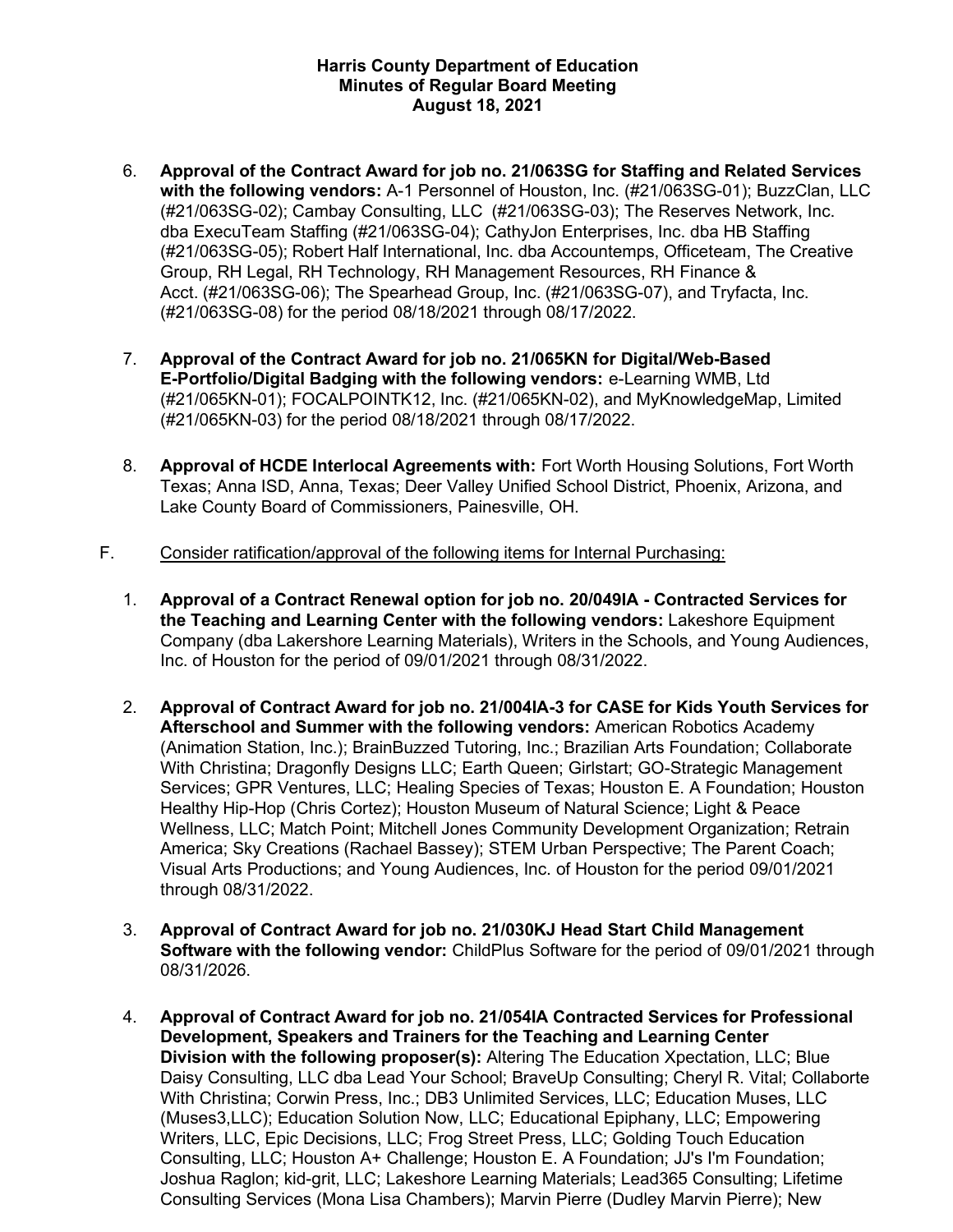09/01/2021 through 08/31/2022. Teacher Center; Omega Labs, Inc. dba Boom Learning; PCS Edventures (PCS Education Systems, Inc.); Reliable R&R Training Services; Savvas Learning Company, LLC; Sirius Education Solutions, LLC; Teacher Created Materials, Inc.; Teachstone Training, LLC; The Parent Coach; UnboundEd Learning, Inc.; and Vaughn Media, LLC for the period of

 **proposer(s):** California Creative Solutions, Inc. dba CCS Learning Academy; Renewing Thoughts, PLLC dba Collaborate with Christina; DB3 Unlimited Services, LLC; Diecilla Theodora Sledge; Love N Learn at Home dba eTeachingMe; GPR Ventures, LLC; Houston A+ Challenge; IA -Advanced Telecom Solutions, LLC; JJ's I'm Me Foundation; Pure Edge, Inc.; Ruglass Psycological Services PLLC; Shauna-Lee Ruglass; The Audiences, Inc. of Houston for the period of 08/18/2021 through 08/17/2026, subject to annual appropriations of funding. 5. **Approval of Contract Award for job no. 21/057YR Professional Services for Harris County Department of Education Adult Education Division with the following**  National Literacy Professional Development Consortium; The Parent Coach, and Young

# 7. **ACTION ITEMS - NON-CONSENSUS**

# **6.A.2. Monthly Budget Amendment Report**

 *Motion made by Eric Dick, seconded by Amy Hinojosa, to approve the Monthly Budget Families (ACF), Office of Head Start (OHS) for the Head Start Division in the amount of Amendments and to accept the Notice of Award (NOA) 06HP000311-02-04 from the Department of Health and Human Services (HHS) Administration of Children and \$136,836 for the period of 09/01/2020 through 08/31/2021.* 

*Motion passes with 6-0 voting to approve.* 

 **6.F.6. Approval of Contract Award for job no. 21/066DR Adolescent Recovery Support &**  negotiate, finalize, and execute a service contract. (Specific proposer(s) to be recommended at Board meeting). **Counseling Services** for Harris County Department of Education for the period of 08/18/2021 through 08/17/2022, and delegate authority to HCDE Superintendent or his designee to

 *Motion made by Eric Dick, seconded by Richard Cantu, to delegate authority to the Superintendent and/or his designee to approve a Contract Award for job no. 21/066DR Education for the period of 08/18/2021 through 08/17/2022, to delegate authority to the HCDE Superintendent and/or his designee to negotiate, finalize, and execute a service*  2021 regular board meeting. *Adolescent Recovery Support & Counseling Services for Harris County Department of contract, and to bring the final contract to the Board for ratification at the September 15,* 

## *Motion passes with 6-0 voting to approve.*

 **Education and Houston-Galveston Area Council** for the provision of the Adult Education and Literacy services in Harris and Liberty Counties for the period of July 1, 2021 through June30, 2022 in the amount of \$4,600,000. **6.G.1. Approval of the continuation of the contract between Harris County Department of** 

*Motion made by Richard Cantu, seconded by Amy Hinojosa, to approve the continuation*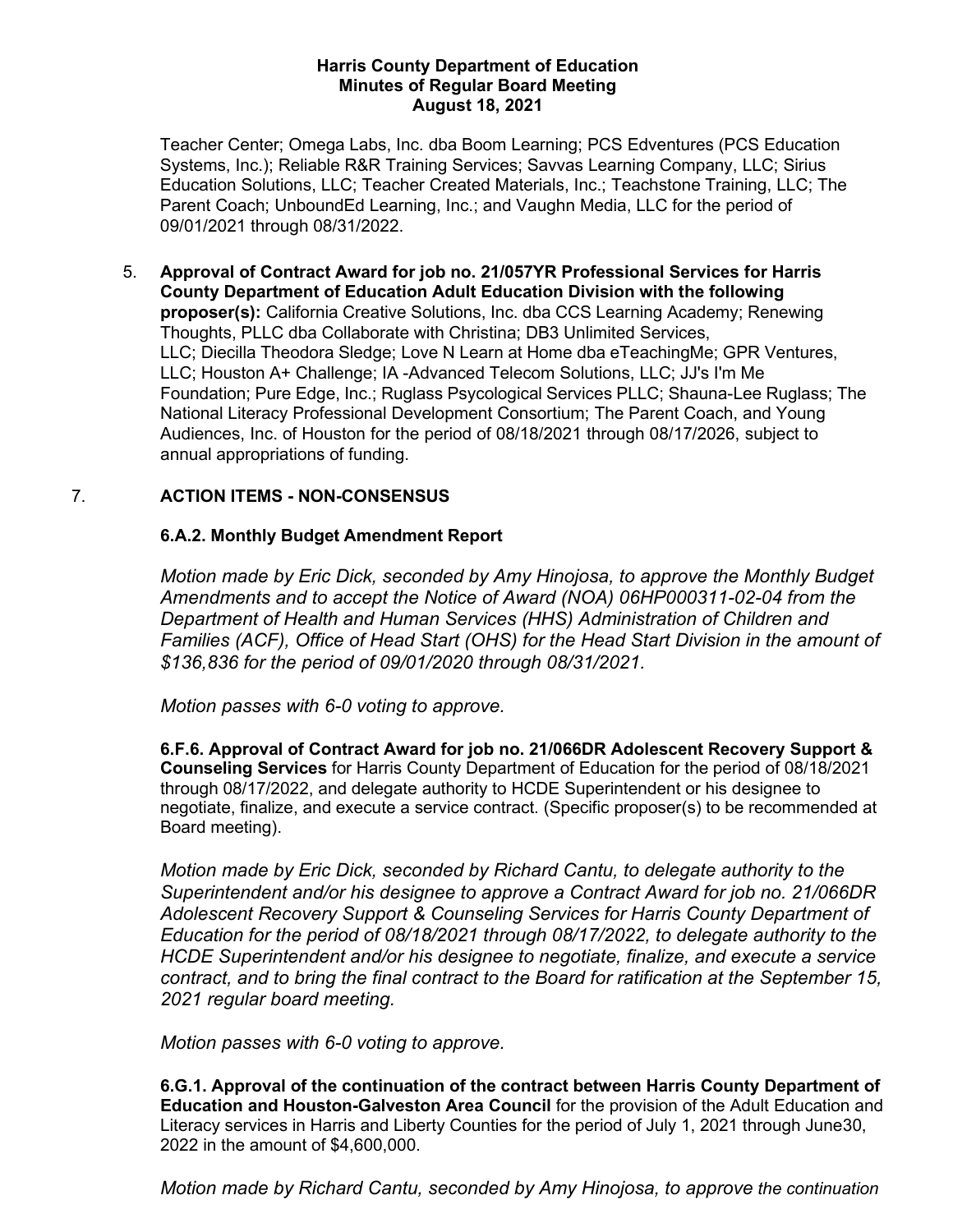*Council for the provision of the Adult Education and Literacy services in Harris and Liberty Counties for the period of July 1, 2021 through June30, 2022 in the amount of \$4,600,000. of the contract between Harris County Department of Education and Houston-Galveston Area* 

*Motion passes with 6-0 voting to approve.* 

# A. **Consider approval of the HCDE Schools Division 2021-2022 Student Code of Conduct.**

 *Motion made by Richard Cantu, seconded by Amy Hinojosa, to approve HCDE Schools Division 2021-2022 Student Code of Conduct.* 

*Motion passes with 6-0 voting to approve.* 

 Renovation project. The recommended project delivery/contract method for these projects is Government Code. B. **Consider approval/ratification of the project delivery/contract methods** for the new ABS East Campus project, Adult Education project, Highpoint East project, and Irvington the competitive sealed proposal method under Chapter 2269, Subchapter D, of the Texas

 *Renovation project. Motion made by Amy Hinojosa, seconded by Richard Cantu, to approve the project delivery/contract method of competitive sealed proposals for the new ABS East Campus project, Adult Education project, Highpoint East project, and Irvington* 

*Motion passes with 6-0 voting to approve.* 

 C. **Consider Approval of the Service Agreement with HTS, Inc., Consultants (RFQ**  period of 08/18/2021 to 08/31/2022 in an amount not to exceed \$67,940. **#19/049YR) to provide Construction Materials Testing** for the new ABS East School for the

 *Materials Testing for the new ABS East School for the period of 08/18/2021 to 08/31/2022 in an amount not to exceed \$67,940. Motion made by Amy Hinojosa, seconded by Richard Cantu, to approve the Service Agreement with HTS, Inc., Consultants (RFQ #19/049YR) to provide Construction* 

*Motion passes with 6-0 voting to approve.* 

 Relations Services to HillCo Partners, LLC, for the period of 09/01/2021 through 08/31/2023 Superintendent to negotiate, finalize, and execute a contract for such services. D. **Consider approval of a Contract Renewal option for job no. 20/038KJ** Governmental in the amount of \$280,200 per year plus expenses, and delegate authority to the

 *Renewal option for job no. 20/038KJ Governmental Relations Services to HillCo Partners, LLC, for the period of 09/01/2021 through 08/31/2023in the amount of \$280,200 per year plus expenses, and delegate authority to the Superintendent to negotiate, finalize, and execute a contract for such services. Motion made by Richard Cantu, seconded by Amy Hinojosa, to approve a Contract* 

*Motion passes with 6-0 voting to approve.*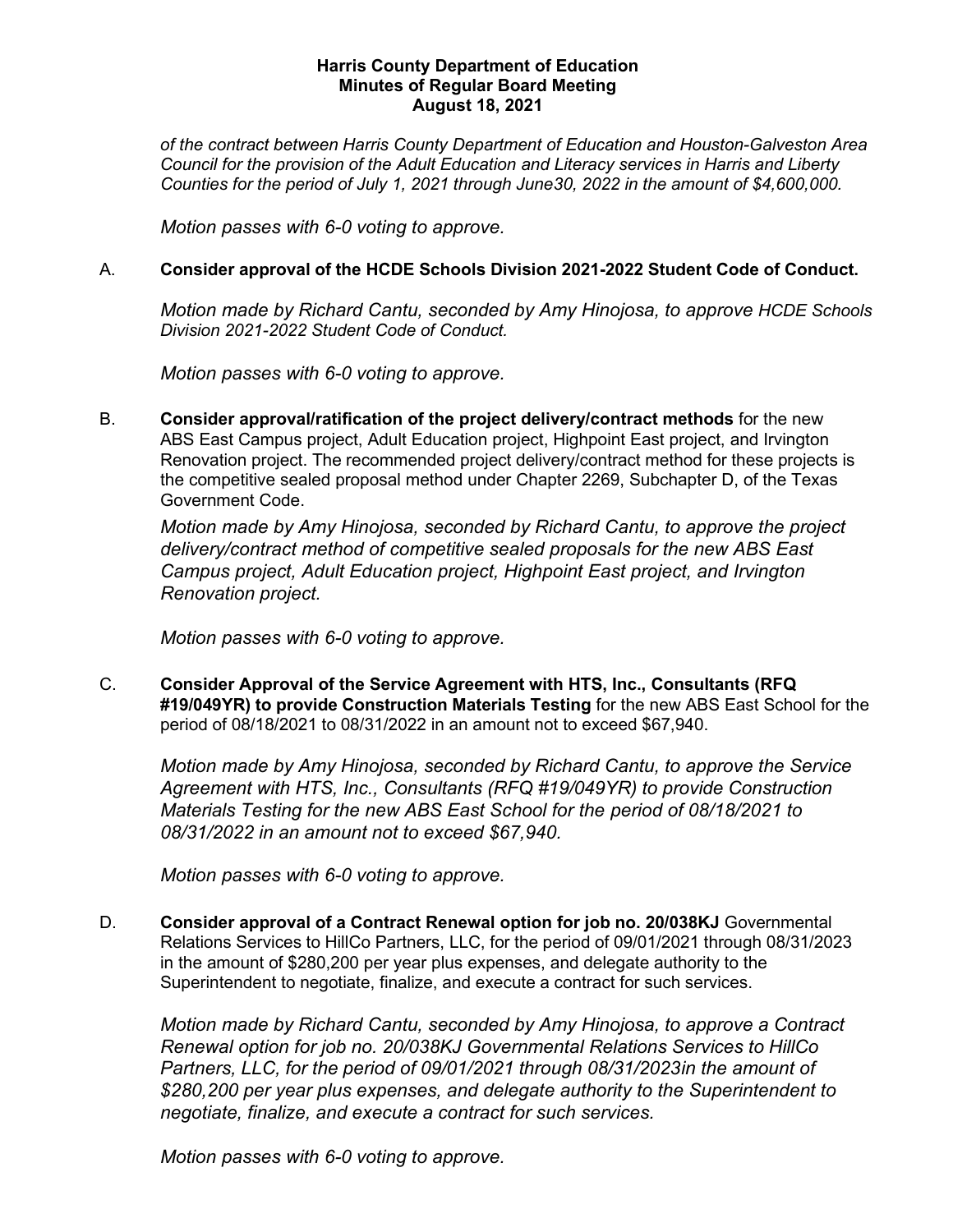**Consider approval to submit a \$569,025 partial waiver request of in-kind non-federal**  Head Start (OHS), for the Early Head Start Expansion and Early Head Start - Child Care Partnership programs in fiscal year 2020-2021. E. **match to the grant,** to the U.S. Department of Health and Human Services (HHS) Office of

 *for the Early Head Start Expansion and Early Head Start - Child Care Partnership programs in fiscal year 2020-2021. Motion made by Richard Cantu, seconded by Amy Hinojosa, for approval to submit a \$569,025 partial waiver request of in-kind non-federal match to the grant, to the U.S. Department of Health and Human Services (HHS) Office ofHead Start (OHS),* 

*Motion passes with 6-0 voting to approve.* 

 **Consider approval of expenditures which have been previously procured and**  an annual estimate of projected and budgeted expenditures in anticipation of FY 2021-2022. A list of projected levels of expenditures by vendor are outlined in the board packet). F. **are expected to aggregate to \$50,000 or more for FY 2022 as required under Policy CH Local** for various HCDE divisions for an aggregate amount not to exceed \$24,701,500 (This is

 *which have been previously procured and are expected to aggregate to \$50,000 or more aggregate amount not to exceed \$24,701,500 (This isan annual estimate of projected*  and budgeted expenditures in anticipation of FY 2021-2022. A list of projected levels of  *expenditures by vendor are outlined in the board packet). Motion made by Richard Cantu, seconded by Amy Hinojosa, to approve expenditures for FY 2022 as required under Policy CH Local for various HCDE divisions for an* 

*Motion passes with 6-0 voting to approve.* 

 debt collection rate for excess debt collections, and (3) calculation of the No New Revenue Rate and Voter Approved Rates by the Harris County Tax Assessor/Collector. G. **Consider approval of:** (1) certification of the anticipated tax collection rate, (2) the anticipated

 *debt collections, and (3) calculation of the No New Revenue Rate and Voter Approved Rates by the Harris County Tax Assessor/Collector. Motion made by Richard Cantu, seconded by Erica Davis, to approve: (1) certification of the anticipated tax collection rate, (2) the anticipateddebt collection rate for excess* 

*Motion passes with 6-0 voting to approve.* 

 **Consider approval of:** (1) 2021 Certified Property Values and the submission of the no-new-revenue tax rate and voter-approval tax rate using the certified estimate of taxable value and (2) a plan to adopt tax rate of \$.004990 for Tax Year 2021 in accordance with the Truth in Taxation laws codified in Chapter 26 and amended by the 87th Legislature. H.

 *Motion made by Richard Cantu, seconded by Amy Hinojosa, to approve: (1) 2021 Certified Property Values and the submission of the no-new-revenue tax rate and voter- approval tax rate using the certified estimate of taxable value and (2) a plan to adopt tax rate of \$.004990 for Tax Year 2021 in accordance with theTruth in Taxation laws codified in Chapter 26 and amended by the 87th Legislature.*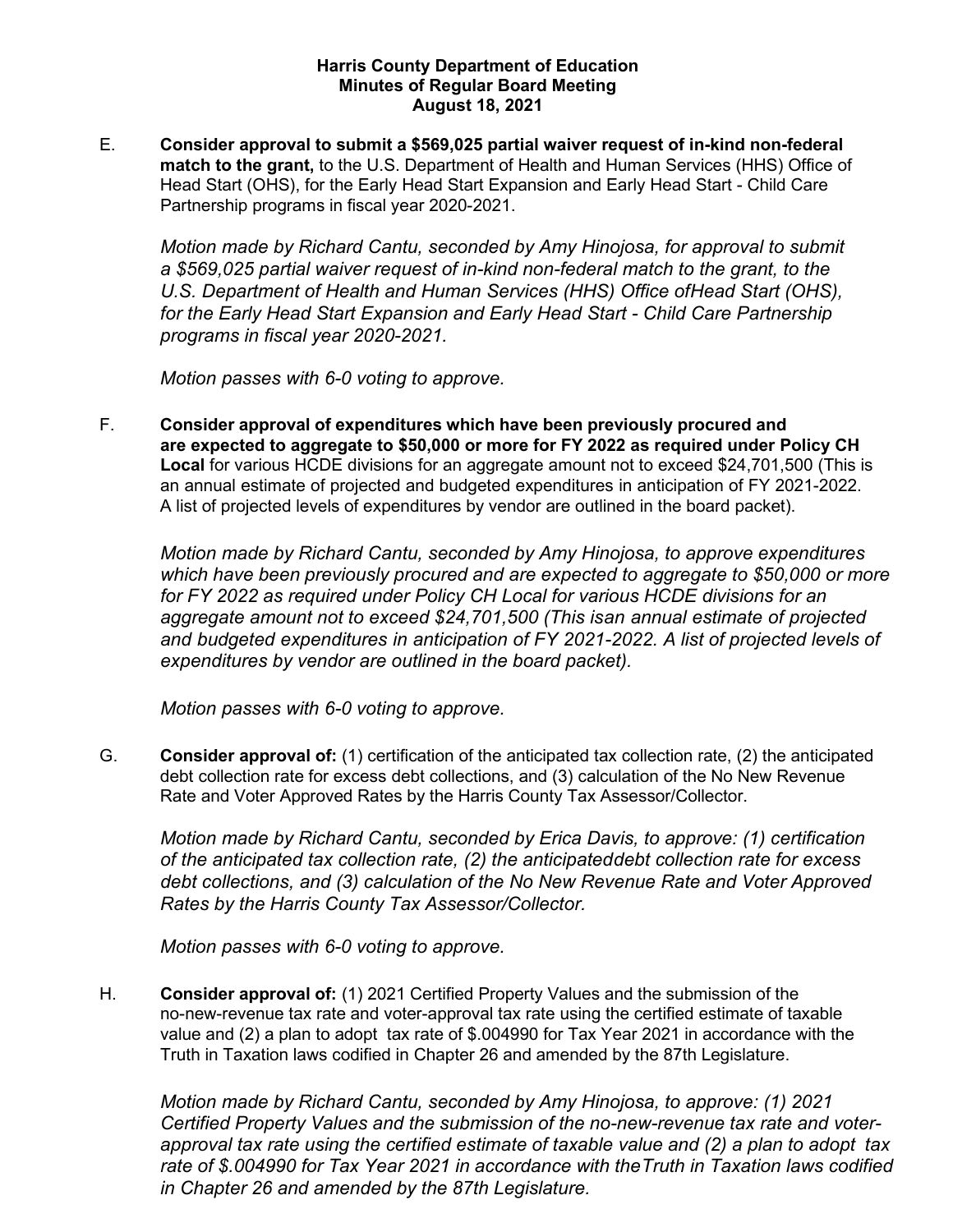*Motion passes with 6-0 voting to approve.* 

# I. **Consider second reading and final approval of the following revised local policies:**

- a. CH(Local)
- b. CQB(Local)
- c. CV(Local)
- d. DCD(Local)
- e. DCE(Local)
- f. DEC(Local)
- g. FFAC(Local)
- h. GKA(Local)

 *Motion made by Richard Cantu, seconded by Andrea Duhon, for final approval of revised local policies:* 

- a. CH(Local)
- b. CQB(Local)
- c. CV(Local)
- d. DCD(Local)
- e. DCE(Local)
- f. DEC(Local)
- g. FFAC(Local)
- h. GKA(Local)

*Motion passes with 6-0 voting to approve.* 

## **to a positive COVID-19 test.**  J. **Consider approval of Resolution authorizing leave days for employee absences related**

authorizing leave days for employee absences related to a positive COVID-19 test. *Motion made by Andrea Duhon, seconded by Erica Davis, to approve the Resolution Friendly amendment to motion to change the number of leave days from 5 to 8 leave days.* 

 *Motion, as amended, passes with 6-0 voting to approve Resolution authorizing 8 leave days for employee absences related to a positive COVID-19 test.* 

*The Board entered Executive Session at 2:19 p.m.* 

 purposes permitted by Sections 551.001-551.084, including, but not limited to: 551.071; 8. **EXECUTIVE SESSION** Under the Texas Government Code pursuant to any and all 551.074*.* 

*The Board entered into Open Session at 3:40 p.m.* 

- A. **Deliberate** the appointment, employment, evaluation, reassignment, duties, discipline and/or dismissal of HCDE employees.
- B. **Deliberate** the purchase, exchange, sale and/or value of real property(ies) and obtain legal advice regarding the same.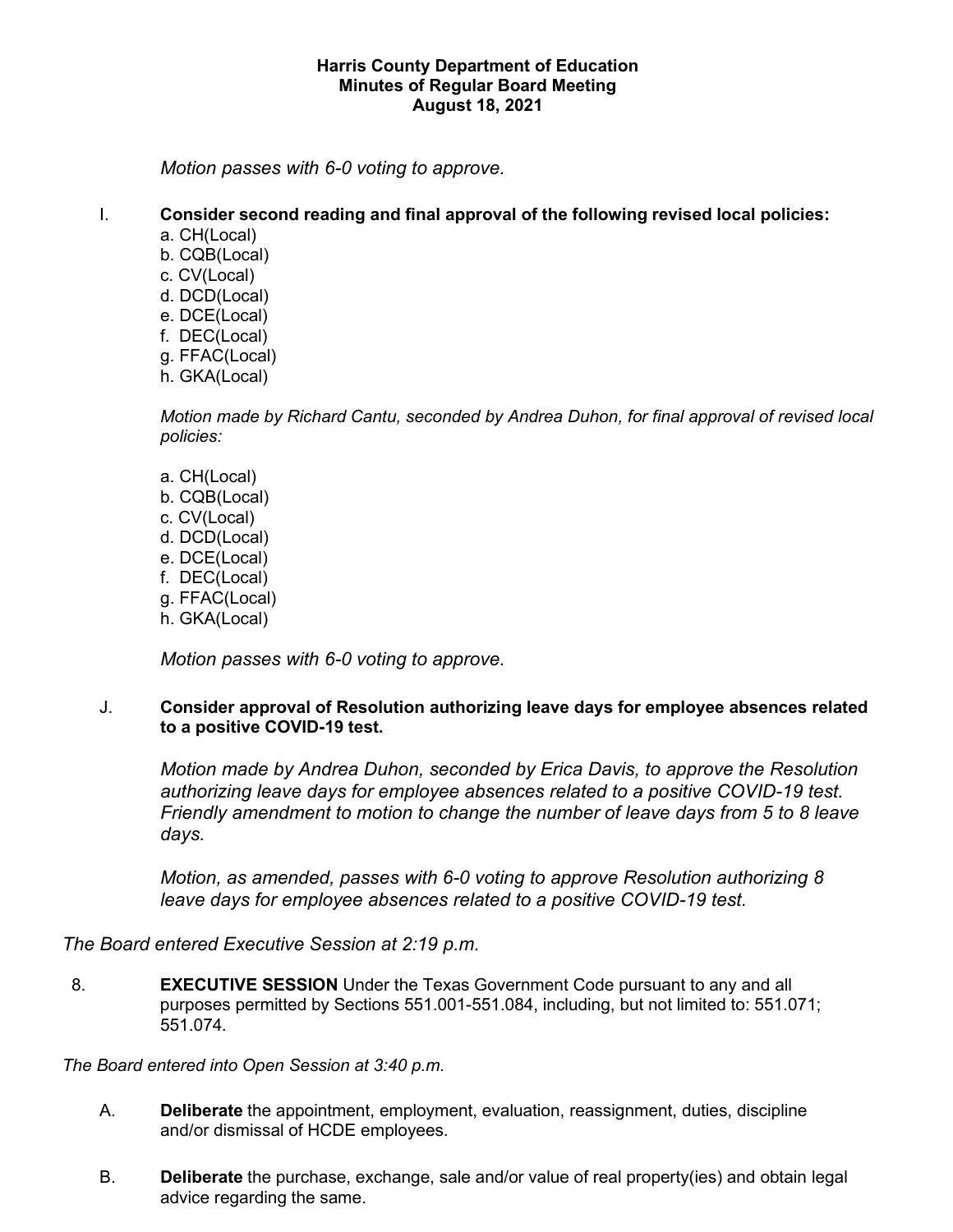# 9. **RECONVENE** for possible action on items discussed in executive session

#### 7. K. **7. K. Deliberation and possible action regarding HCDE's response to COVID-19 pandemic**

*Motion made by Andrea Duhon, seconded by Eric Dick, to discuss HCDE's response to COVID-19 pandemic.* 

 *vulnerable students. Motion failed for lack of a second. Andrea Duhon made a motion to mandate masks for HCDE staff who interact with* 

 *incentives to encourage health and safety practices instead of mandatory measures, at Superintendent Colbert's discretion, and to approve an amount not to exceed \$100,000 Motion made by Erica Davis, seconded by Richard Cantu, to approve the offering of for incentives to provide a safe and healthy environment at HCDE.* 

 *Motion passes with 6-0 voting to approve.* 

## 10. **Discussion and possible action regarding future agenda items**

 *Teachers program to cover those teachers on the waitlist at a future Board meeting. Andrea Duhon requested an agenda item to provide additional funding for the Tools for* 

 *Eric Dick requested an agenda item relating to the expansion of the Employee of the Month program to include an Educator of the Month to recognize the hard work of staff who might not be centrally located at HCDE. He also requested continuation of student recognition at Board meetings.* 

## 11. **INFORMATION ITEMS**

- A. **HR Information Items**
- B. **Employee Count**
- set forth in Title 2 Code of Federal Regulations 200.318 200.327 For the Period 01/01/2020 C. **Report of Independent Accountant** on examination of Management's assertion regarding the suitability of design and operating effectiveness of Controls over Compliance with criteria to 12/31/2020.
- D. **Submission of grant proposal to Texas Education Agency in the amount of \$1.5 million**  975 students and 400 family members. to support CASE for Kids' 21st Century Community Learning Centers Cycle 10 Year 4 continuation application. Requested funds will provide academic and enrichment services for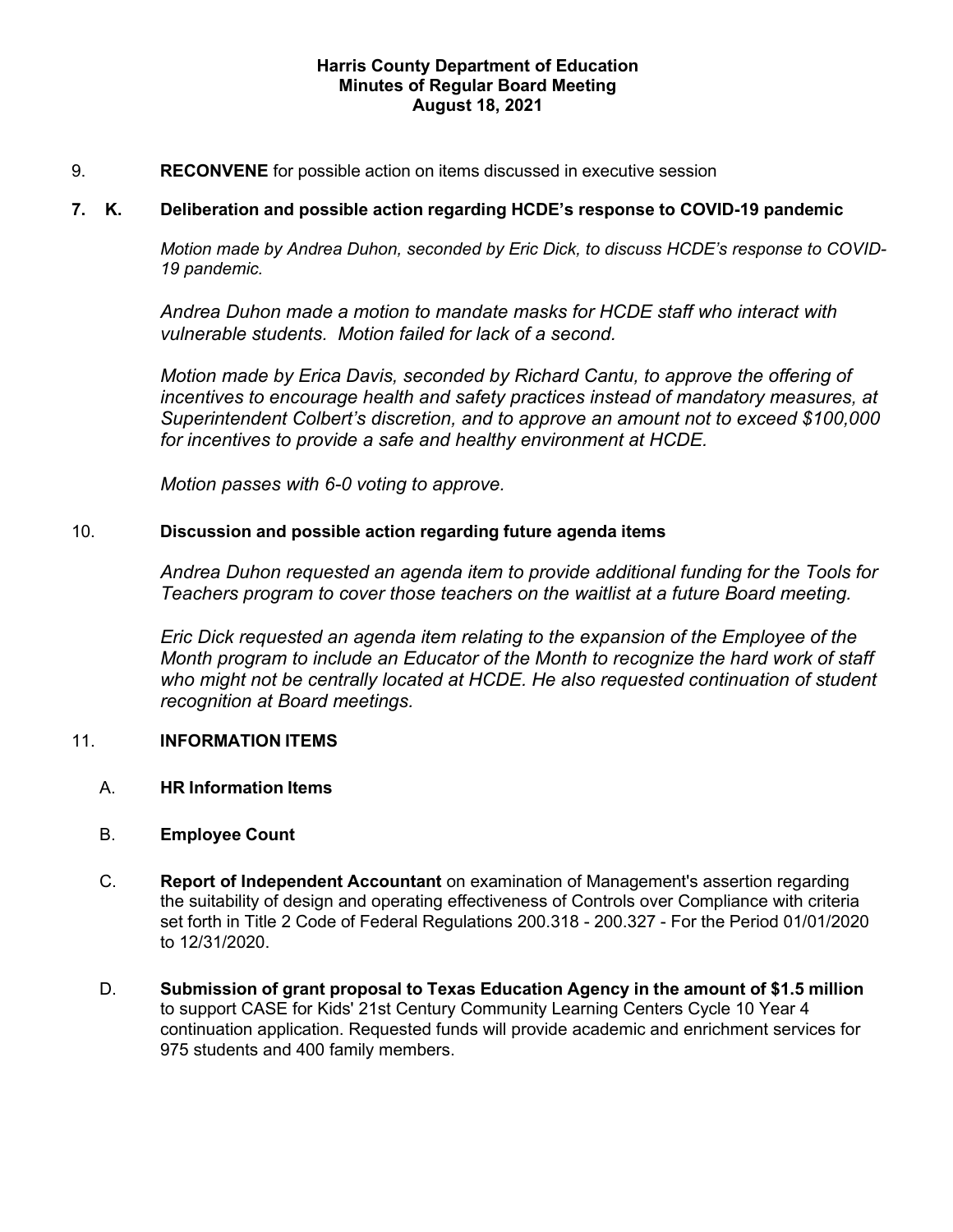# E. **Revenue contracts less than \$50,000 (Cumulative total \$120,266)**

- Between School Division and Barbers Hill ISD, Annual Student contract, \$47,706
- Between School Division and Galena Park ISD, Annual Student contract, \$41,210
- Between School-Based Therapy Services and Brazos ISD, Therapy Services, \$16,070
- Between Teaching Learning Center and Sheldon ISD, "Math Coaching", \$5,000
- • Between Center for Safe and Secure Schools and Aldine ISD, ICS and NIMS trainings, \$3,280
- • Between Center for Safe and Secure Schools and Dayton ISD, Restorative Practices, \$3,000
- • Between Center for Safe and Secure Schools and Sweeny ISD, Restorative Practices, \$3,000
- Between Records Management and Onalaska ISD, Records management, \$1,000
- F. **A school district that enters into a purchasing contract valued at \$25,000 or more under Chapter 271, Subchapter F** (cooperative purchasing program), or under any other **Education Code 44.031(a) (5) (interlocal contract), under Local Government Code**  cooperative purchasing program authorized for school districts by law shall document any contract-related fee, including any management fee, and the purpose of each fee under the contract.

 written report and submitted annually in an open meeting of the board. The written report must appear as an agenda item. The amount, purpose, and disposition of any fee described above must be presented in a

 HCDE paid fees to the Cooperative purchasing programs listed below; the cooperative, the fees, and the purpose and disposition of the fees are listed below.

## **Texas Comptroller of Public Accounts (TPASS) \$100.00 Annual Membership Fee**

This is a presentation only; no action is necessary.

# G. **Non-monetary contracts for FY 2021**

- Between Head Start and Urban Strategies, Head Start refers (MOU)
- Between Head Start and The University of Houston Clear Lake, Graduate Internship
- Between School-Based Therapy Services and Baylor University, Fieldwork (MOU)
- 12. **ADJOURN**  Next regular meeting is scheduled for Wednesday, September 15, 2021, at 1:00 p.m.

 *Motion made by Richard Cantu, seconded by Erica Davis, to adjourn.* 

*Motion passes with 6-0 voting to adjourn the meeting.* 

 *The meeting adjourned at 4:03 p.m.* 

James Colbert, Jr.

County School Superintendent